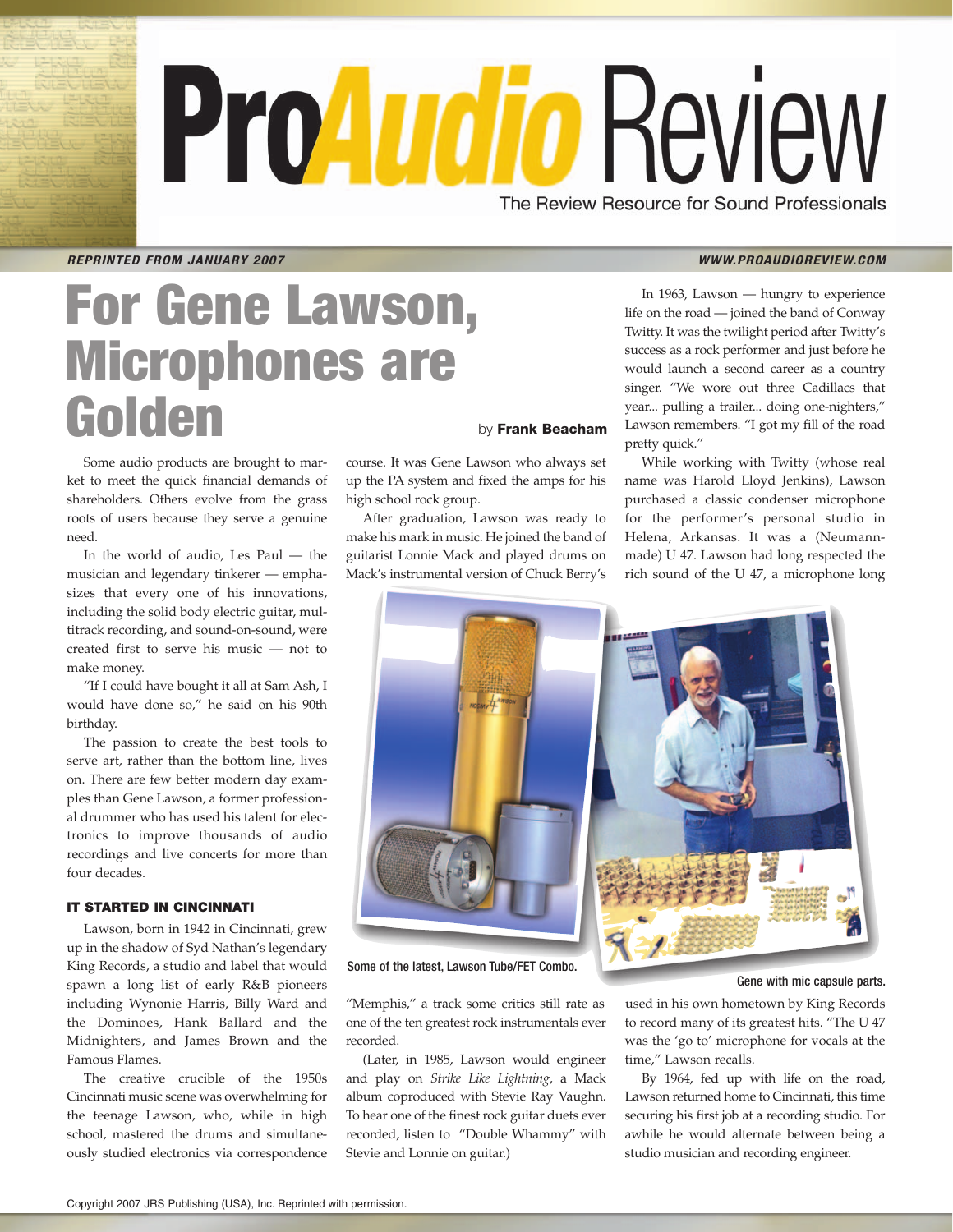

Along the way, Lawson began building custom gear to solve the real world problems of his fellow musicians. Bands of that era had to generate their own volume in live performances and did so with their individual instrument amplifiers. These were the days before sophisticated house sound systems.

Lawson's first product, sold in 1964 through a Cincinnati music store, was a "blow-proof" loudspeaker for guitar and bass players who found they were blowing up their conventional two-speaker commercial amps almost every week. "I started building cabinets that had multiple loudspeakers that were far beyond the power capacity of the amplifiers of the time."

Next, Lawson built a sound system that could punch the level of vocals above that of the rest of the band. For many singers, using the system allowed them for the first time to be heard clearly above the band by the audience.

Ironically, in 1964, the same year his speakers were sold, Lawson sat in the 13th row of Cincinnati Gardens, a sports arena, during a performance by the Beatles. "It was a horrible echo chamber. I couldn't hear a note," he says, noting the 15,000 or so fans were screaming at the top of their lungs. "No PA system could have saved it."

Yet, the timing of his audio products was perfect. The high-profile sound problems on that 1964 Beatles tour ignited a global effort to improve concert audio systems for all rock

tours. Lawson was one of the early pioneers in live concert sound.

#### **BIRTH OF THE L47**

In 1971, Lawson moved to Nashville and continued to excel in all his interests, eventually building and owning recording studios and manufacturing equipment while working as a professional musician.

His next major music product was an analog plate reverb system for recording studios. Sold under the brand, Audicon, Lawson proudly notes the superior reverb systems he made are still in use at many studios. The plate reverbs were made until 1984.

Throughout all Lawson's years in the music business, some tools have remained constant. One is the Neumann U 47 microphone, introduced in 1947 under the Telefunken brand and made widely available in 1949. Still in active use today, it was a microphone that transformed the American recording industry, causing a mass shift away from the RCA ribbon technology that had previously been the top dog in the studio.

In 1953, a U 47 sold for about \$390. Frank Sinatra refused to record without his "Telly,"



The Capsule Queen, AKA Gayle Lawson, hard at work building your mic.

as the mic was nicknamed. Mercury Records promoted the U 47 as its Living Presence microphone, putting the mic's image on its record covers.

Sound engineer Bill Porter used it exclusively on recordings by Elvis Presley, the Everly Brothers and most of Roy Orbison's hits. On the Beatle's *Rubber Soul* album, virtually every track — from vocals, drums, guitars and the

tambourine — were recorded with a U 47.

Gene Lawson had not only grown up with the U 47, but revered its magical sound qualities. "The U 47 sounded so right automatically," he says. "It had a built-in character based on little bumps and valleys in the frequency response. Those just happen to make it the perfect vocal microphone. The U 47's character is defined by these imperfections."

With the original U 47 out of production since the early 1960s and getting more rare and expensive by the day, Lawson decided in 1984 that his next project would be to replicate the U 47's unique signature sound in a modern, affordable microphone.

The project began with an old, unusable M7 capsule — identical to the one used in the original U 47 — and an article Lawson found on how to build a condenser microphone. "I took that capsule apart and measured everything about it... hole depth, locations and size... everything. Then I took my drawings to a machine shop and had them produce the parts."

Lapping and polishing of the parts was completed by hand. To get better high frequency and transient response, the original mic's six-micron diaphragm was replaced by one of half the thickness. The diaphragms, made of gold-coated Mylar, are then applied by hand.

Lawson's first U 47 replicas were made for use in his and other local recording studios. After he perfected the design and user demand climbed, he began selling the first Lawson L47 in 1997. Now, the L47MP MKII, the latest version, remains the flagship in the



In Gene's backyard - these machines actually make some of the parts that Gene and Gayle use to make the microphones.

Lawson Microphone product line.

Even today, with his in-house computeraided machine tools and other sophisticated parts manufacturing technology, much of Lawson's microphone construction is still performed by hand. "You cannot produce a